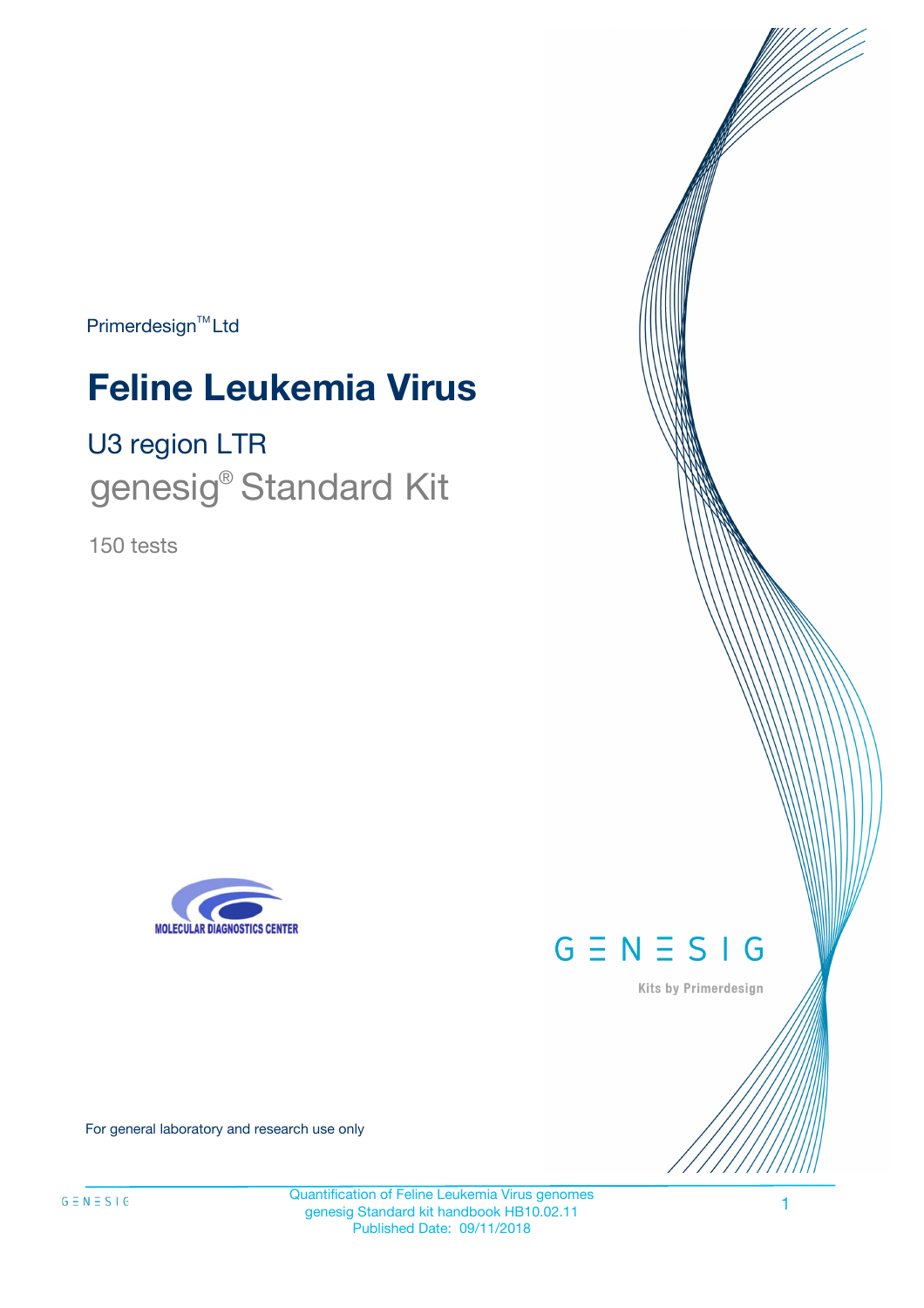# Introduction to Feline Leukemia Virus

Feline Leukemia Virus (FeLV) is an oncogenic retroviruses belonging to the Gammaretrovirus genus. This virus has a single-stranded, linear RNA genome of around 8.4K nucleotides in length and surrounded by an envelope making the virion spherical to pleomorphic in shape and 80-100nm in diameter. FeLV is a known causative agent of leukemia in domestic cats.

FeLv is transmitted through contact with infected bodily secretions and often occurs as a result of fighting or sharing of feeding bowls. Glycoproteins on the virion surface bind to host cell receptors and mediate membrane fusion. Retroviruses carry the reverse transcriptase enzyme which allows them to convert the retroviral RNA into DNA which is then inserted into the host genome. Initially the infection is limited to lymphatic tissue surrounding the original site of infection. Transportation to the systemic lymphatic tissue and intestinal tissue subsequently occurs with enhanced viral replication taking place. The secondary stage of infection occurs when white blood cells and platelets become infected resulting in circulation of infected cells. This allows infection to reach the bone marrow, pharynx, esophagus, stomach, bladder, respiratory tract and salivary glands.

FeLV infection can cause a number of different disorders including lymphosarcoma, myeloproliferative disorders, anemia, thymic atrophy syndromes and certain reproductive disorders. Around 40% of infected cats demonstrate immunity but once the bone marrow has become infected mortality rates may reach 50% within 6 months of infection, rising to 80% within 3 years of infection.

There are several subgroups of this virus with FeLV-A being transmitted horizontally and only infecting a narrow range of hosts. Subgroups B (FeLV-B) and C (FeLV-C) only cause infection in conjunction with FeLV-A as they are recombinant or mutated versions of the original virus.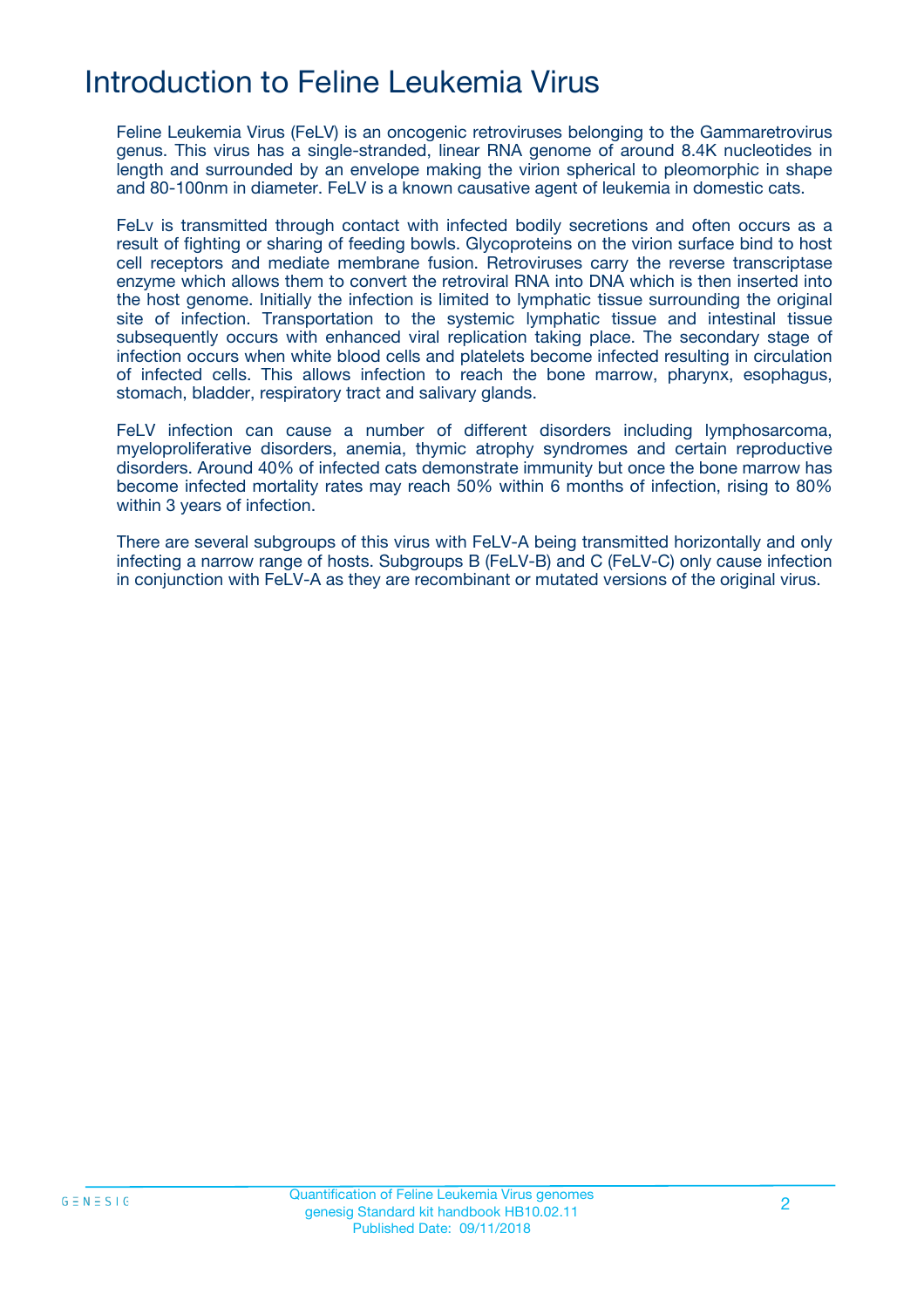# **Specificity**

The Primerdesign genesig Kit for Feline Leukemia Virus (FeLV) genomes is designed for the in vitro quantification of FeLV genomes. The kit is designed to have a broad detection profile. Specifically, the primers represent 100% homology with over 95% of the NCBI database reference sequences available at the time of design.

The dynamics of genetic variation means that new sequence information may become available after the initial design. Primerdesign periodically reviews the detection profiles of our kits and when required releases new versions.

If you require further information, or have a specific question about the detection profile of this kit then please send an e.mail to enquiry@primerdesign.co.uk and our bioinformatics team will answer your question.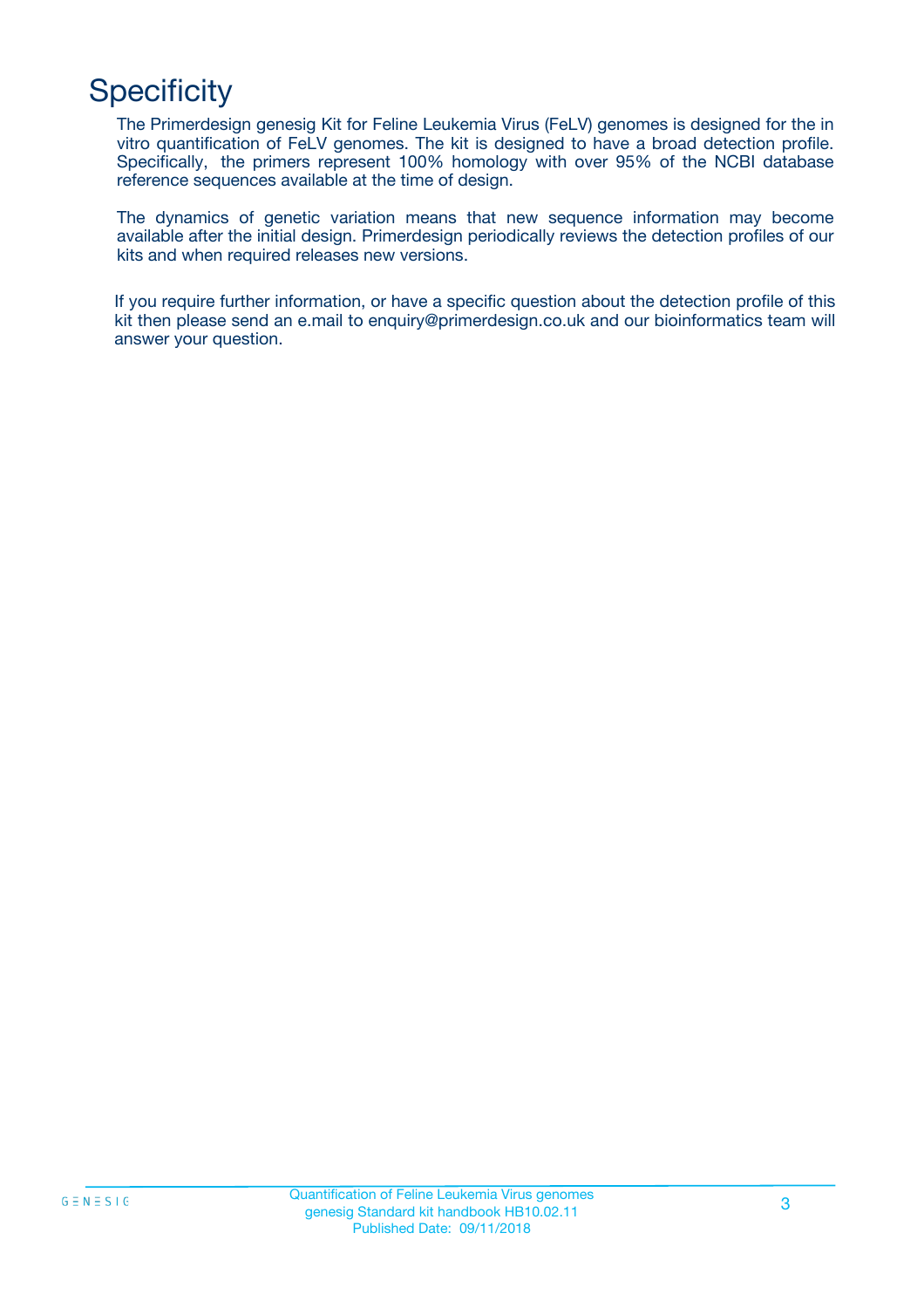# Kit contents

- **FeLV specific primer/probe mix (150 reactions BROWN)** FAM labelled
- **FeLV positive control template (for Standard curve RED)**
- **RNase/DNase free water (WHITE)** for resuspension of primer/probe mixes
- **Template preparation buffer (YELLOW)** for resuspension of positive control template and standard curve preparation

## **Reagents and equipment to be supplied by the user**

#### **Real-time PCR Instrument**

#### **Extraction kit**

This kit is recommended for use with genesig Easy DNA/RNA Extraction kit. However, it is designed to work well with all processes that yield high quality RNA and DNA with minimal PCR inhibitors.

**oasigTM lyophilised OneStep or Precision**®**PLUS OneStep 2X RT-qPCR Master Mix** Contains complete OneStep RT-qPCR master mix

**Pipettors and Tips**

**Vortex and centrifuge**

**Thin walled 1.5 ml PCR reaction tubes**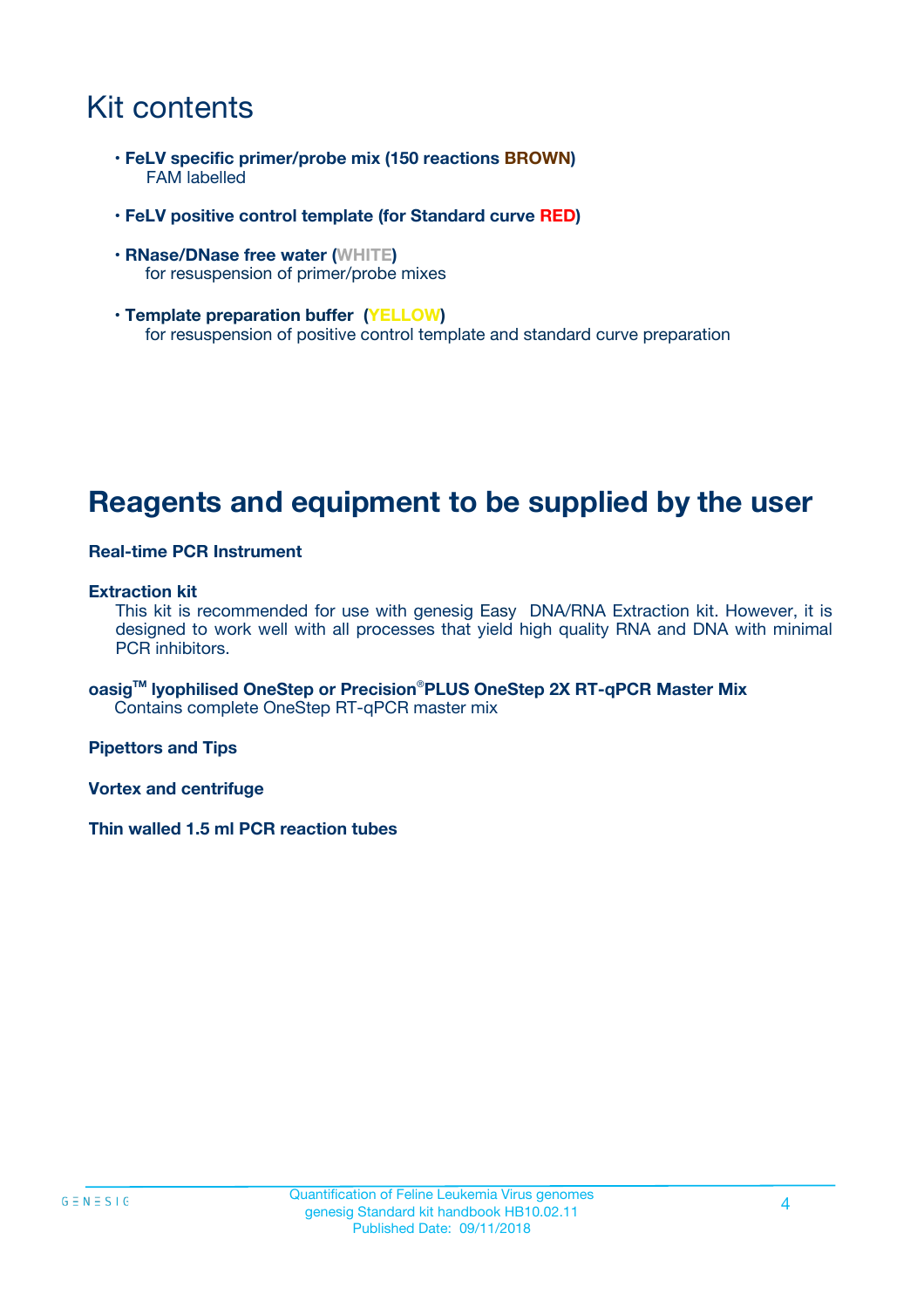### Kit storage and stability

This kit is stable at room temperature but should be stored at -20ºC on arrival. Once the lyophilised components have been resuspended they should not be exposed to temperatures above -20°C for longer than 30 minutes at a time and unnecessary repeated freeze/thawing should be avoided. The kit is stable for six months from the date of resuspension under these circumstances.

If a standard curve dilution series is prepared this can be stored frozen for an extended period. If you see any degradation in this serial dilution a fresh standard curve can be prepared from the positive control.

Primerdesign does not recommend using the kit after the expiry date stated on the pack.

### Suitable sample material

All kinds of sample material suited for PCR amplification can be used. Please ensure the samples are suitable in terms of purity, concentration, and RNA/DNA integrity. Always run at least one negative control with the samples. To prepare a negative-control, replace the template RNA sample with RNase/DNase free water.

### Dynamic range of test

Under optimal PCR conditions genesig FeLV detection kits have very high priming efficiencies of >95% and can detect less than 100 copies of target template.

### Notices and disclaimers

This product is developed, designed and sold for research purposes only. It is not intended for human diagnostic or drug purposes or to be administered to humans unless clearly expressed for that purpose by the Food and Drug Administration in the USA or the appropriate regulatory authorities in the country of use. During the warranty period Primerdesign genesig detection kits allow precise and reproducible data recovery combined with excellent sensitivity. For data obtained by violation to the general GLP guidelines and the manufacturer's recommendations the right to claim under guarantee is expired. PCR is a proprietary technology covered by several US and foreign patents. These patents are owned by Roche Molecular Systems Inc. and have been sub-licensed by PE Corporation in certain fields. Depending on your specific application you may need a license from Roche or PE to practice PCR. Additional information on purchasing licenses to practice the PCR process may be obtained by contacting the Director of Licensing at Roche Molecular Systems, 1145 Atlantic Avenue, Alameda, CA 94501 or Applied Biosystems business group of the Applera Corporation, 850 Lincoln Centre Drive, Foster City, CA 94404. In addition, the 5' nuclease assay and other homogeneous amplification methods used in connection with the PCR process may be covered by U.S. Patents 5,210,015 and 5,487,972, owned by Roche Molecular Systems, Inc, and by U.S. Patent 5,538,848, owned by The Perkin-Elmer Corporation.

### Trademarks

Primerdesign™ is a trademark of Primerdesign Ltd.

genesig $^\circledR$  is a registered trademark of Primerdesign Ltd.

The PCR process is covered by US Patents 4,683,195, and 4,683,202 and foreign equivalents owned by Hoffmann-La Roche AG. BI, ABI PRISM® GeneAmp® and MicroAmp® are registered trademarks of the Applera Genomics (Applied Biosystems Corporation). BIOMEK® is a registered trademark of Beckman Instruments, Inc.; iCycler™ is a registered trademark of Bio-Rad Laboratories, Rotor-Gene is a trademark of Corbett Research. LightCycler™ is a registered trademark of the Idaho Technology Inc. GeneAmp®, TaqMan® and AmpliTaqGold® are registered trademarks of Roche Molecular Systems, Inc., The purchase of the Primerdesign™ reagents cannot be construed as an authorization or implicit license to practice PCR under any patents held by Hoffmann-LaRoche Inc.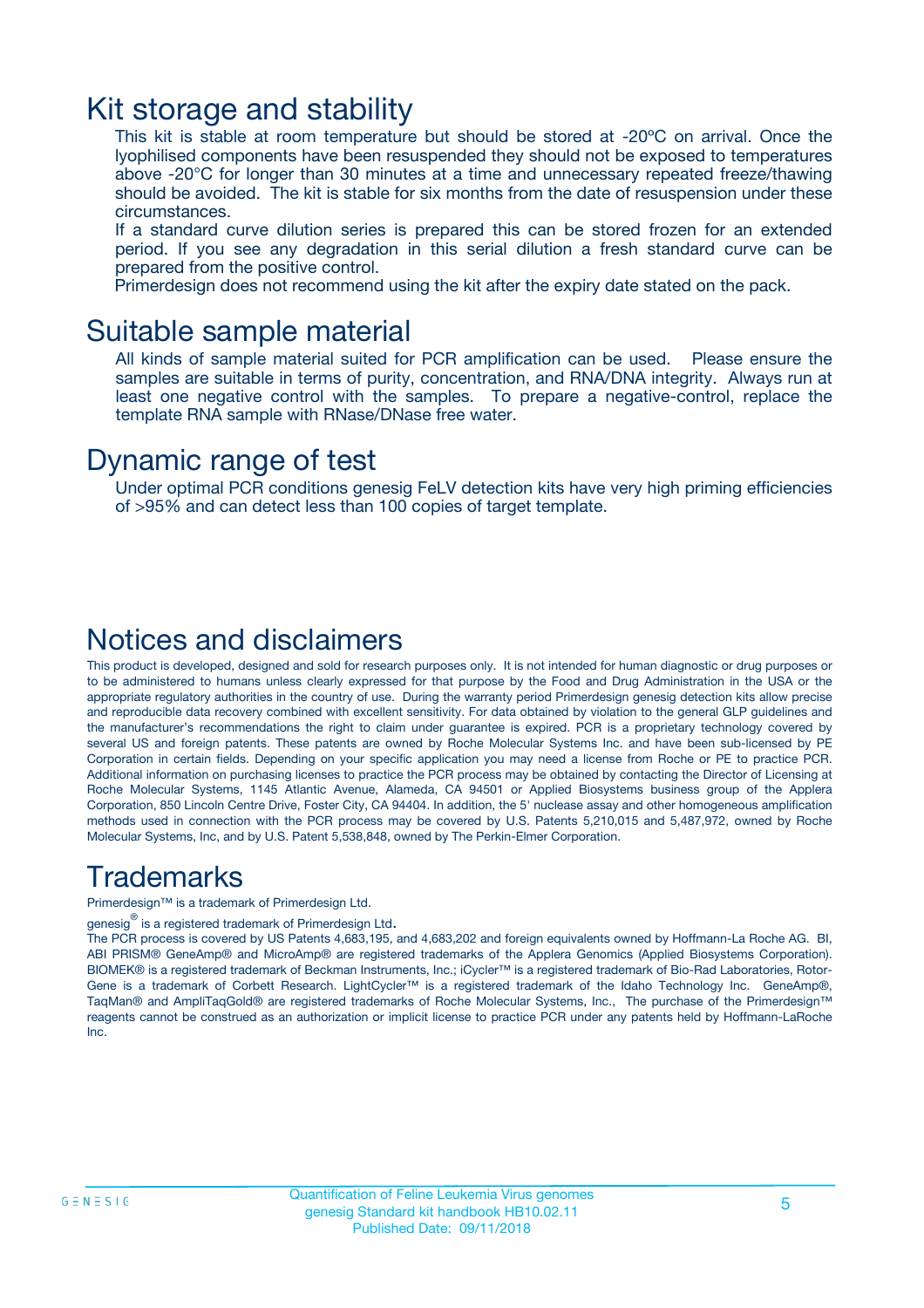# Principles of the test

#### **Real-time PCR**

A FeLV specific primer and probe mix is provided and this can be detected through the FAM channel.

The primer and probe mix provided exploits the so-called TaqMan® principle. During PCR amplification, forward and reverse primers hybridize to the FeLV cDNA. A fluorogenic probe is included in the same reaction mixture which consists of a DNA probe labeled with a 5`-dye and a 3`-quencher. During PCR amplification, the probe is cleaved and the reporter dye and quencher are separated. The resulting increase in fluorescence can be detected on a range of qPCR platforms.

#### **Positive control**

For copy number determination and as a positive control for the PCR set up, the kit contains a positive control template. This can be used to generate a standard curve of FeLV copy number / Cq value. Alternatively the positive control can be used at a single dilution where full quantitative analysis of the samples is not required. Each time the kit is used, at least one positive control reaction must be included in the run. A positive result indicates that the primers and probes for detecting the target FeLV gene worked properly in that particular experimental scenario. If a negative result is obtained the test results are invalid and must be repeated. Care should be taken to ensure that the positive control does not contaminate any other kit component which would lead to false-positive results. This can be achieved by handling this component in a Post PCR environment. Care should also be taken to avoid cross-contamination of other samples when adding the positive control to the run. This can be avoided by sealing all other samples and negative controls before pipetting the positive control into the positive control well.

#### **Negative control**

To validate any positive findings a negative control reaction should be included every time the kit is used. For this reaction the RNase/DNase free water should be used instead of template. A negative result indicates that the reagents have not become contaminated while setting up the run.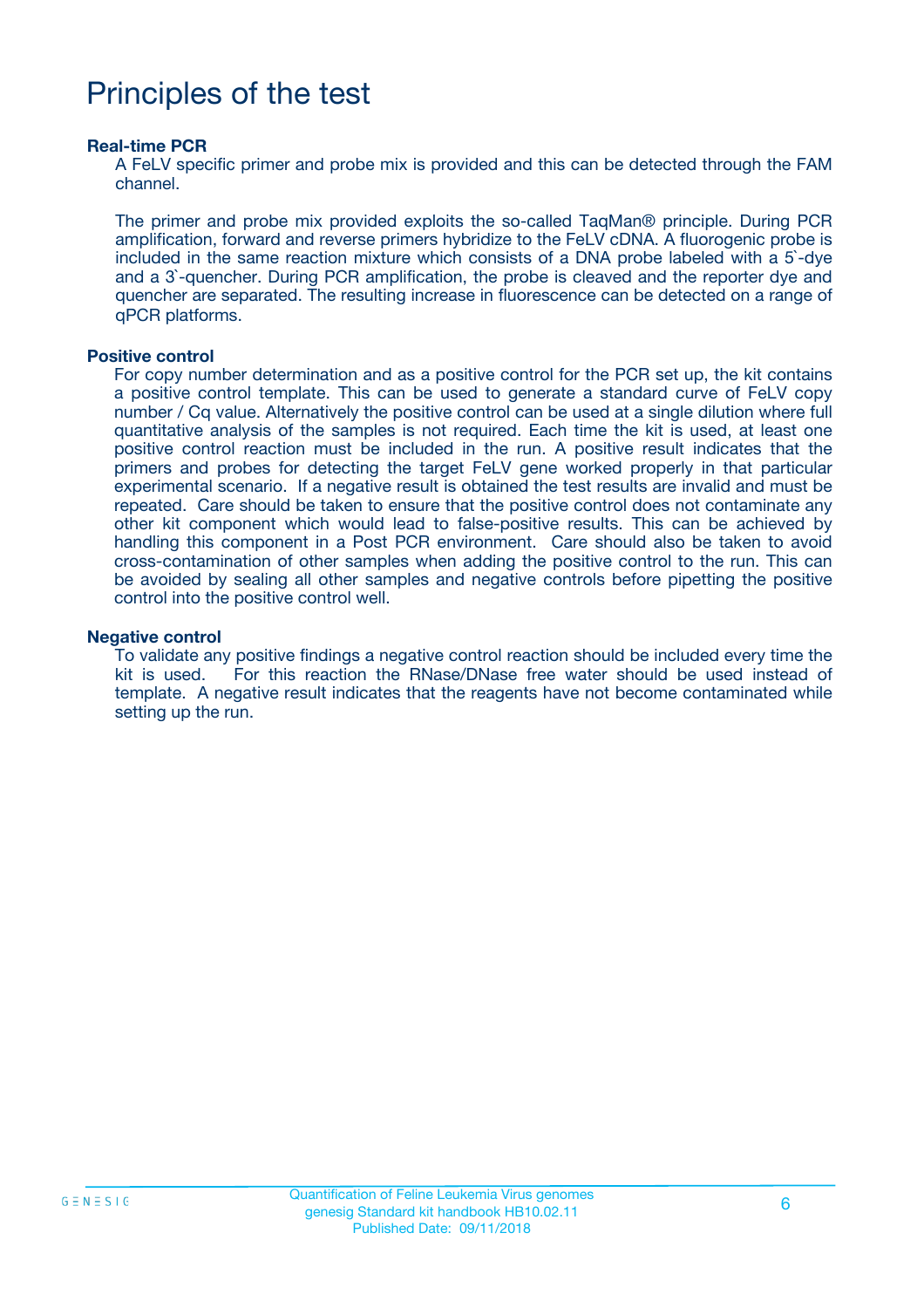### Resuspension protocol

To minimize the risk of contamination with foreign DNA, we recommend that all pipetting be performed in a PCR clean environment. Ideally this would be a designated PCR lab or PCR cabinet. Filter tips are recommended for all pipetting steps.

#### **1. Pulse-spin each tube in a centrifuge before opening.**

This will ensure lyophilised primer and probe mix is in the base of the tube and is not spilt upon opening the tube.

#### **2. Resuspend the kit components in the RNase/DNase free water supplied, according to the table below:**

To ensure complete resuspension, vortex each tube thoroughly.

| Component - resuspend in water | Wolume'     |
|--------------------------------|-------------|
| <b>Pre-PCR pack</b>            |             |
| FeLV primer/probe mix (BROWN)  | $165$ $\mu$ |

#### **3. Resuspend the positive control template in the template preparation buffer supplied, according to the table below:**

To ensure complete resuspension, vortex the tube thoroughly.

| Component - resuspend in template preparation buffer |        |
|------------------------------------------------------|--------|
| <b>Post-PCR heat-sealed foil</b>                     |        |
| FeLV Positive Control Template (RED) *               | 500 µl |

\* This component contains high copy number template and is a VERY significant contamination risk. It must be opened and handled in a separate laboratory environment, away from the other components.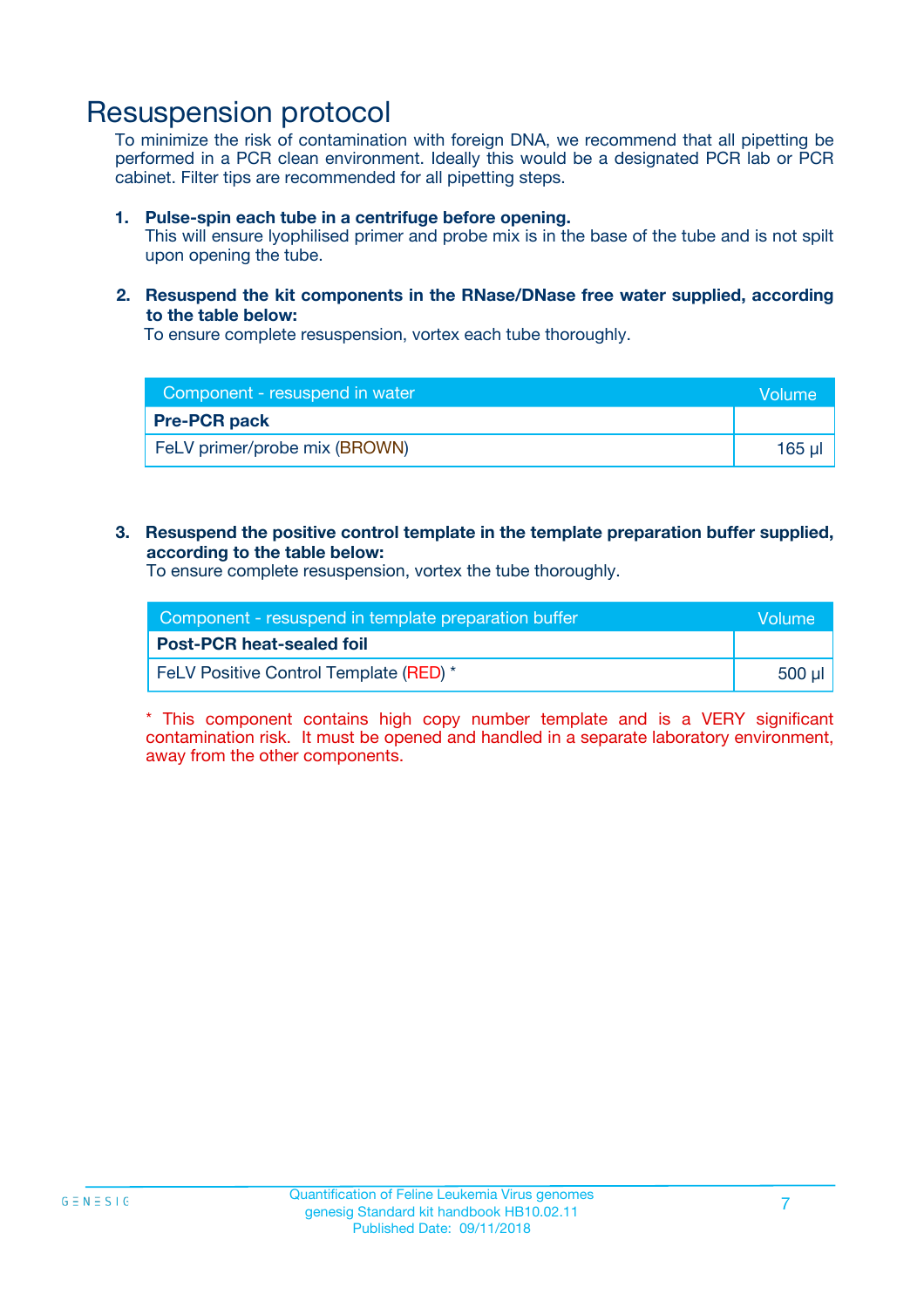## OneStep RT-qPCR detection protocol

A OneStep approach combining the reverse transcription and amplification in a single closed tube is the preferred method. If, however, a two step approach is required see page 10.

#### **For optimum performance and sensitivity.**

All pipetting steps and experimental plate set up should be performed on ice. After the plate is poured proceed immediately to the OneStep amplification protocol. Prolonged incubation of reaction mixes at room temperature can lead to PCR artifacts that reduce the sensitivity of detection.

**1. For each RNA sample prepare a reaction mix according to the table below:** Include sufficient reactions for positive and negative controls.

| Component                                                    | Volume   |
|--------------------------------------------------------------|----------|
| oasig OneStep or PrecisionPLUS OneStep 2X RT-qPCR Master Mix | 10 µl    |
| FeLV primer/probe mix (BROWN)                                | 1 µl     |
| <b>RNase/DNase free water (WHITE)</b>                        | $4 \mu$  |
| <b>Final Volume</b>                                          | $15 \mu$ |

- **2. Pipette 15µl of this mix into each well according to your qPCR experimental plate set up.**
- **3. Pipette 5µl of RNA template into each well, according to your experimental plate set up.**

For negative control wells use 5µl of RNase/DNase free water. The final volume in each well is 20ul.

**4. If a standard curve is included for quantitative analysis prepare a reaction mix according to the table below:**

| Component                                                    | Volume  |
|--------------------------------------------------------------|---------|
| oasig OneStep or PrecisionPLUS OneStep 2X RT-qPCR Master Mix | 10 µl   |
| FeLV primer/probe mix (BROWN)                                | 1 µl    |
| <b>RNase/DNase free water (WHITE)</b>                        | $4 \mu$ |
| <b>Final Volume</b>                                          | 15 µl   |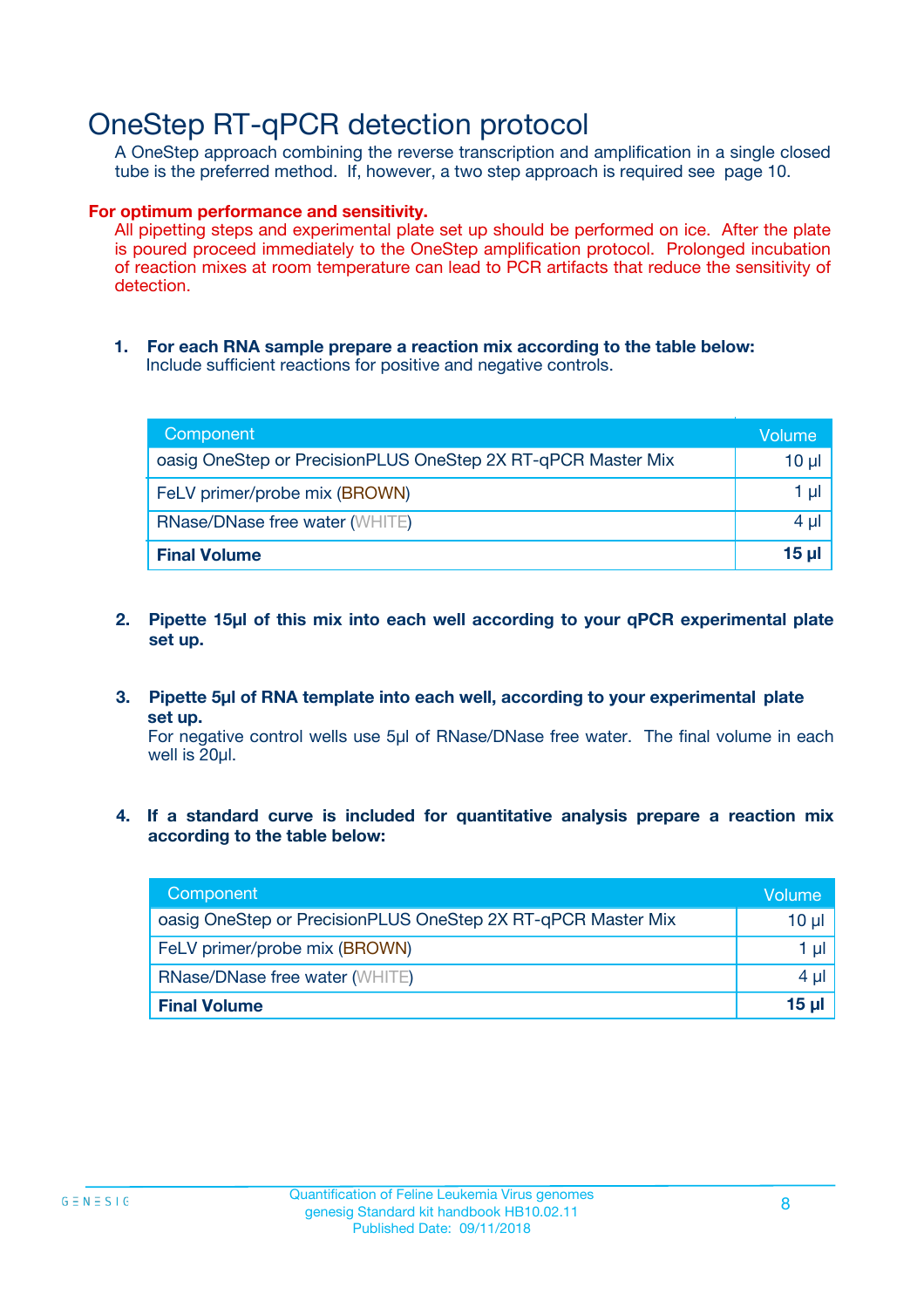#### **5. Preparation of standard curve dilution series**

- 1) Pipette 90µl of template preparation buffer into 5 tubes and label 2-6
- 2) Pipette 10µl of Positive Control Template (RED) into tube 2
- 3) Vortex thoroughly
- 4) Change pipette tip and pipette 10µl from tube 2 into tube 3
- 5) Vortex thoroughly

Repeat steps 4 and 5 to complete the dilution series

| <b>Standard Curve</b>         | <b>Copy Number</b>     |
|-------------------------------|------------------------|
| Tube 1 Positive control (RED) | $2 \times 10^5$ per µl |
| Tube 2                        | $2 \times 10^4$ per µl |
| Tube 3                        | $2 \times 10^3$ per µl |
| Tube 4                        | $2 \times 10^2$ per µl |
| Tube 5                        | 20 per $\mu$           |
| Tube 6                        | 2 per µl               |

**6. Pipette 5µl of standard template into each well for the standard curve according to your plate set up**

The final volume in each well is 20ul.

# OneStep RT-qPCR amplification protocol

Amplification conditions using oasig OneStep or PrecisionPLUS OneStep 2X RT-qPCR Master Mix.

|             | <b>Step</b>                  | <b>Time</b>      | <b>Temp</b>    |
|-------------|------------------------------|------------------|----------------|
|             | <b>Reverse Transcription</b> | $10 \text{ min}$ | $55^{\circ}$ C |
|             | Enzyme activation            | 2 min            | $95^{\circ}$ C |
| Cycling x50 | Denaturation                 | 10 <sub>s</sub>  | $95^{\circ}$ C |
|             | <b>DATA COLLECTION *</b>     | 60 s             | $60^{\circ}$ C |

\* Fluorogenic data should be collected during this step through the FAM channel